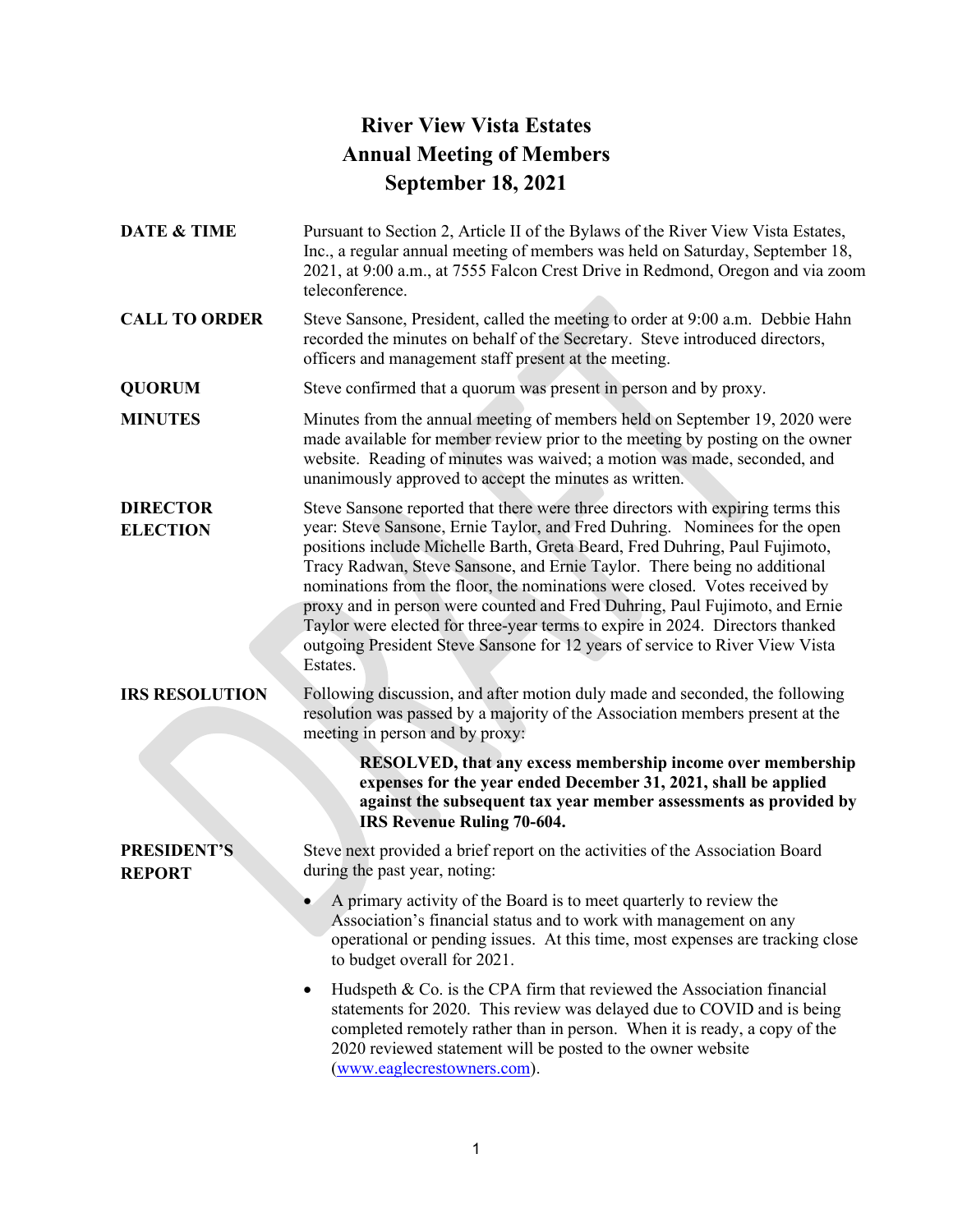- Resort and Sports Center staff continue to follow CDC and State mandated safety protocols as it relates to the COVID-19 pandemic. While restrictions have loosened, and all facilities have re-opened, Oregon is currently requiring masks to be worn indoors and in many public outdoor settings where physical distancing is not possible.
- All Resort and Ridge owners have access to the Resort Sports Center as well as Ridge and Lakeside Sports Centers per a joint use agreement between ECMA, RECOA and Eagle Crest Acquisition Group ("ECAG"-owners of the Ridge and Lakeside Sports Centers). We were advised that the Ridge Sports Center pool will continue to be open year around. The Resort Sports Center and Redtail Hawk outdoor pool closure during winter is planned to continue.
- The Board has directed management to work with Trex on a warranty claim for some defective deck boards in many Association units. This warranty claim has been submitted and is under review; if approved, it would only cover materials but not labor to replace the defective boards. Additionally, the management team is acquiring updated bids for deck replacement, which the Board will consider as it reviews the 2022 budget and reserve study update. The Board has also requested an engineering report regarding the deck structure to ensure future plans are appropriate.
- The Board meets in November to address the 2022 budget and dues. Directors continue to be sensitive to dues increases, while considering the desire to maintain level of services. The overall labor shortage continues this year and significantly impacts both services and materials – cost and availability.
- The Board reviews reserve fund investments and expenses quarterly and obtains an update to the reserve study on an annual basis.
- The Association's scheduled reserve expenses planned for 2021 includes seal coating of the walk paths throughout the neighborhood which is scheduled to begin next week. Seal coating of the roads and parking areas, originally planned for 2021, has been postponed to Spring of 2022. Several septic tank replacements were completed during the first half of 2021.
- On behalf of the Board, Steve commended the management team for navigating another challenging year in a very cooperative and professional manner.

Marrissa Rainey, HOA Manager for Eagle Crest Management ("ECM"), reported on the following resort operations activities:

- Garbage enclosures have been a nice addition, the look of the neighborhood is much cleaner. The enclosures have been a struggle to keep clean thus the Board has approved funds for regular clean-ups of the enclosures, including taking glass to the recycle center.
- Activity at the Golf Courses over the past year included a full renovation to the Greenside Café, asphalt work on various cart paths, new turf equipment for all three courses, and refurbishment of pump stations on the Resort Course.

## **RESORT OPERATIONS REPORT**